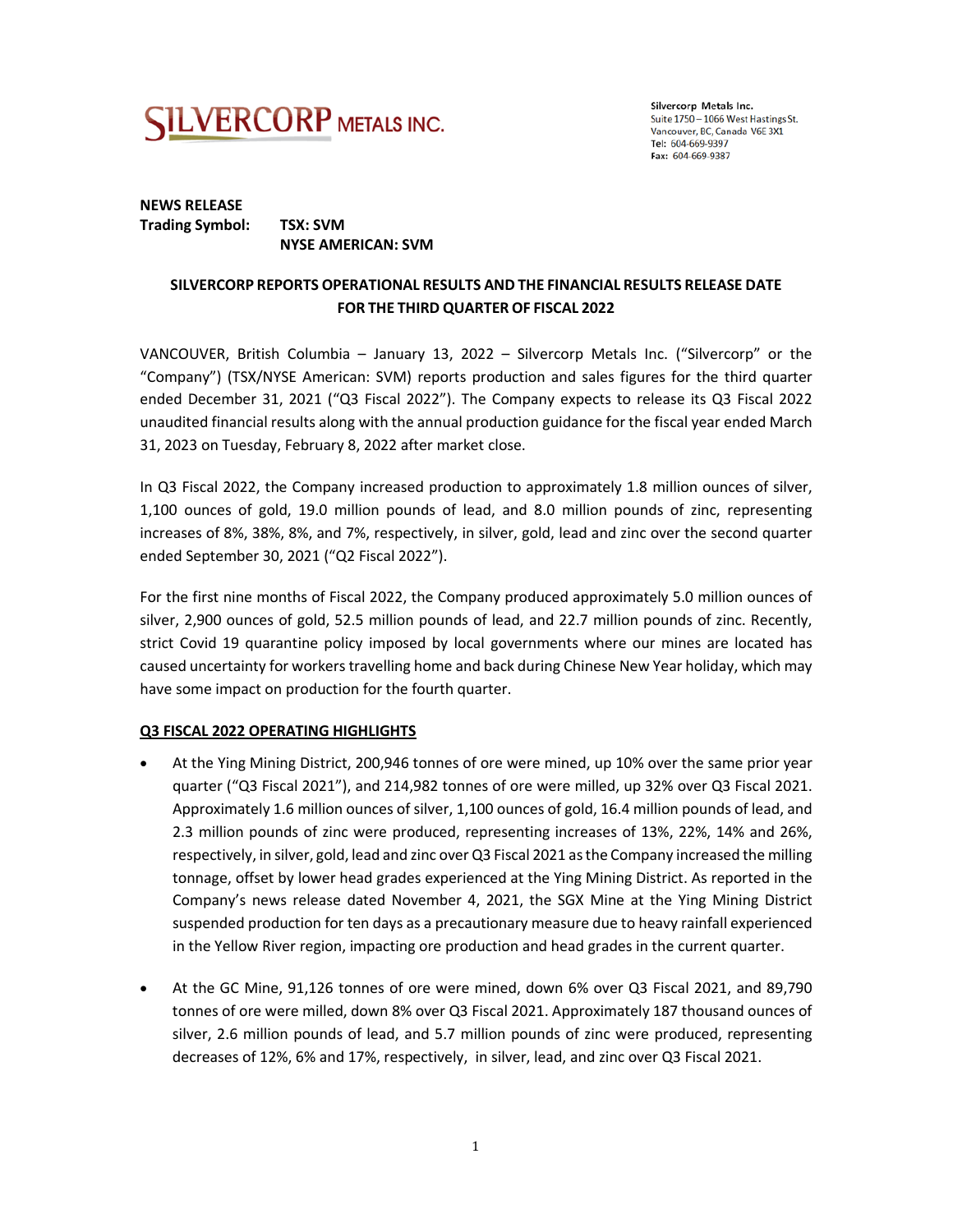- On a consolidated basis, 292,072 tonnes of ore were mined, up 5% over Q3 Fiscal 2021, and 304,772 tonnes of ore were milled, up 17% over Q3 Fiscal 2021. Approximately 1.8 million ounces of silver, 1,100 ounces of gold, 19.0 million pounds of lead, and 8.0 million pounds of zinc were produced, representing increases of 9%, 22%, and 11%, respectively, in silver, gold and lead, and a decrease of 7% in zinc over Q3 Fiscal 2021.
- On a consolidated basis, the Company sold approximately 1.7 million ounces of silver, 1,100 ounces of gold, 17.2 million pounds of lead, and 7.6 million pounds of zinc, representing increases of 4%, 38%, and 2%, respectively, in silver, gold and lead sold, and a decrease of 15% in zinc sold over Q3 Fiscal 2021.

| <b>Consolidated</b>             | Q3 F2022 | Q2 F2022                             | <b>Q1 F2022</b> | Q4 F2021       | Q3 F2021          | Nine months ended December 31. |         |
|---------------------------------|----------|--------------------------------------|-----------------|----------------|-------------------|--------------------------------|---------|
|                                 |          | December 31, 2021 September 30, 2021 | June 30, 2021   | March 31, 2021 | December 31, 2020 | 2021                           | 2020    |
| <b>Production Data</b>          |          |                                      |                 |                |                   |                                |         |
| Ore Mined (tonne)               | 292,072  | 292,468                              | 231,235         | 163,072        | 279,445           | 815,775                        | 801,853 |
| Ore Milled (tonne)              | 304,772  | 271,816                              | 243,077         | 180,674        | 260,648           | 819,665                        | 786,907 |
| <b>Head Grades</b>              |          |                                      |                 |                |                   |                                |         |
| Silver (gram/tonne)             | 205      | 214                                  | 207             | 228            | 216               | 208                            | 222     |
| Lead $(%)$                      | 3.1      | 3.2                                  | 3.2             | 3.3            | 3.2               | 3.2                            | 3.5     |
| Zinc (%)                        | 1.5      | 1.6                                  | 1.7             | 1.5            | 1.8               | 1.6                            | 1.7     |
| <b>Recovery Rates</b>           |          |                                      |                 |                |                   |                                |         |
| Silver (%)                      | 93.8     | 94.1                                 | 93.2            | 92.5           | 92.3              | 93.7                           | 92.9    |
| Lead $(%)$                      | 94.4     | 94.5                                 | 94.6            | 94.3           | 95.3              | 94.5                           | 95.1    |
| Zinc (%)                        | 80.1     | 79.3                                 | 80.7            | 79.0           | 82.4              | 80.0                           | 79.9    |
| <b>Metal production</b>         |          |                                      |                 |                |                   |                                |         |
| Silver (in thousands of ounces) | 1,834    | 1.696                                | 1,474           | 1.195          | 1,677             | 5,003                          | 5,136   |
| Gold (in thousands of ounces)   | 1.1      | 0.8                                  | 1.0             | 0.3            | 0.9               | 2.9                            | 3.2     |
| Lead (in thousands of pounds)   | 18,978   | 17,613                               | 15,878          | 12,156         | 17,111            | 52,469                         | 56,274  |
| Zinc (in thousands of pounds)   | 8,030    | 7,483                                | 7,198           | 4,672          | 8,673             | 22,711                         | 23,339  |
| <b>Metals sold</b>              |          |                                      |                 |                |                   |                                |         |
| Silver (in thousands of ounces) | 1,721    | 1,729                                | 1,642           | 1,056          | 1,647             | 5,092                          | 5,259   |
| Gold (in thousands of ounces)   | 1.1      | 0.8                                  | 1.0             | 0.7            | 0.8               | 2.9                            | 4.1     |
| Lead (in thousands of pounds)   | 17,155   | 17,319                               | 16,810          | 10,876         | 16,806            | 51,284                         | 56,242  |
| Zinc (in thousands of pounds)   | 7,588    | 7,626                                | 7,255           | 4,580          | 8,965             | 22,469                         | 23,334  |

The consolidated operational results for the past five quarters are summarized as follows: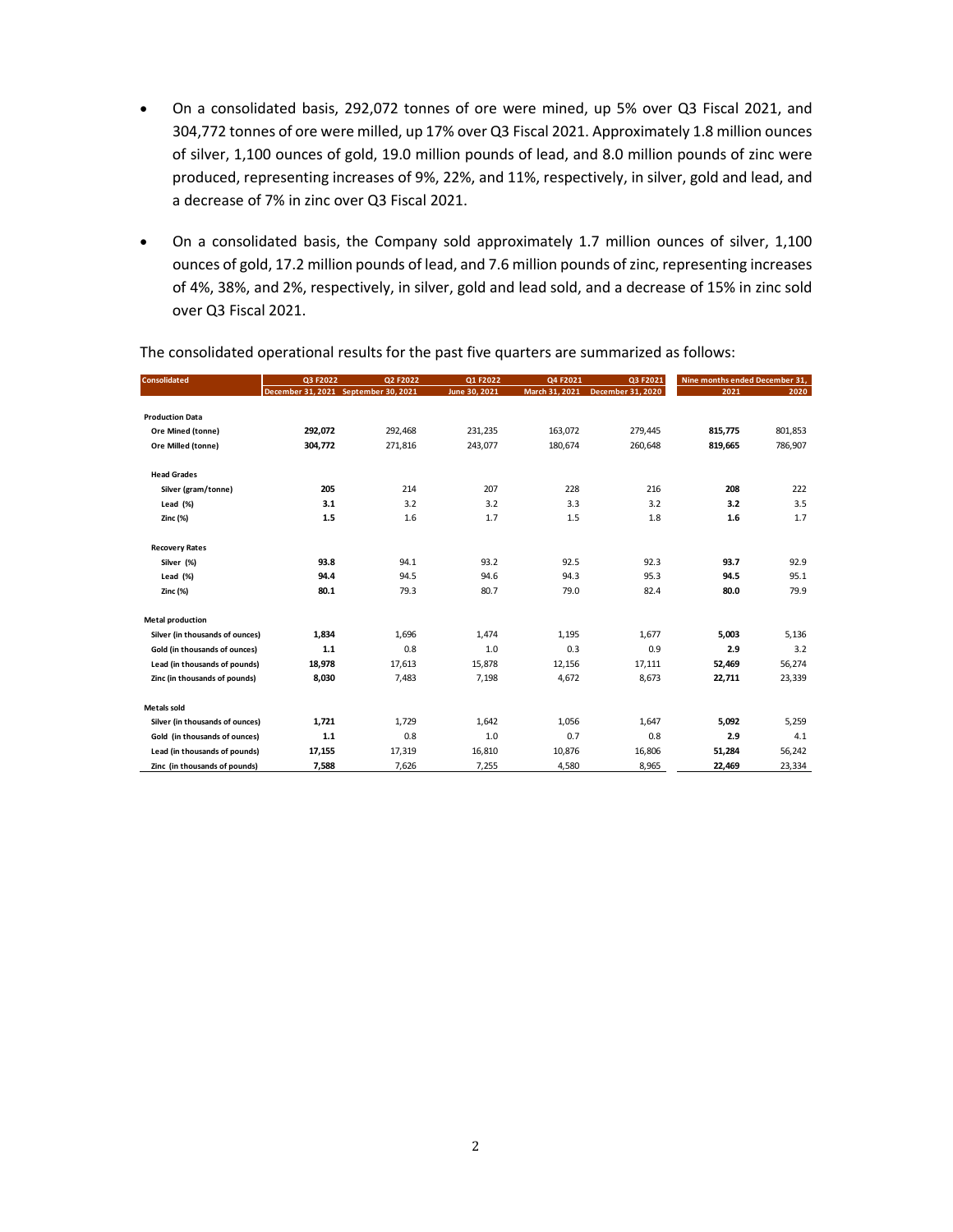| <b>Ying Mining District</b>     | Q3 F2022 | Q2 F2022                             | Q1 F2022      | Q4 F2021       | Q3 F2021          | Nine months ended December 31, |         |
|---------------------------------|----------|--------------------------------------|---------------|----------------|-------------------|--------------------------------|---------|
|                                 |          | December 31, 2021 September 30, 2021 | June 30, 2021 | March 31, 2021 | December 31, 2020 | 2021                           | 2020    |
| <b>Production Data</b>          |          |                                      |               |                |                   |                                |         |
| Ore Mined (tonne)               | 200,946  | 206.933                              | 142.907       | 112,561        | 182,268           | 550,786                        | 537,464 |
| Ore Milled (tonne)              | 214,982  | 182,173                              | 155,407       | 131,725        | 162,905           | 552,562                        | 519,677 |
| <b>Head Grades</b>              |          |                                      |               |                |                   |                                |         |
| Silver (gram/tonne)             | 258      | 283                                  | 279           | 280            | 297               | 272                            | 293     |
| Lead (%)                        | 3.7      | 4.0                                  | 4.2           | 3.9            | 4.3               | 3.9                            | 4.4     |
| Zinc (%)                        | 0.8      | 0.7                                  | 0.8           | 0.8            | 0.8               | 0.8                            | 0.8     |
| <b>Recovery Rates</b>           |          |                                      |               |                |                   |                                |         |
| Silver (%)                      | 95.1     | 95.4                                 | 94.7          | 93.7           | 93.9              | 95.1                           | 94.4    |
| Lead $(\%)$                     | 95.2     | 95.5                                 | 95.7          | 95.1           | 96.4              | 95.5                           | 96.2    |
| Zinc (%)                        | 64.0     | 56.0                                 | 59.7          | 65.0           | 63.3              | 60.3                           | 61.7    |
| <b>Metal production</b>         |          |                                      |               |                |                   |                                |         |
| Silver (in thousands of ounces) | 1,647    | 1,517                                | 1,283         | 1,083          | 1,464             | 4,447                          | 4,532   |
| Gold (in thousands of ounces)   | 1.1      | 0.8                                  | 1.0           | 0.3            | 0.9               | 2.9                            | 3.2     |
| Lead (in thousands of pounds)   | 16,392   | 14,671                               | 13,278        | 10,504         | 14,361            | 44,341                         | 47,382  |
| Zinc (in thousands of pounds)   | 2,347    | 1,584                                | 1,519         | 1,496          | 1,857             | 5,450                          | 5,420   |
| <b>Metals sold</b>              |          |                                      |               |                |                   |                                |         |
| Silver (in thousands of ounces) | 1,561    | 1,553                                | 1,447         | 936            | 1.446             | 4.561                          | 4,674   |
| Gold (in thousands of ounces)   | 1.1      | 0.8                                  | 1.0           | 0.7            | 0.8               | 2.9                            | 2.9     |
| Lead (in thousands of pounds)   | 15,003   | 14,436                               | 14,175        | 9,137          | 14,207            | 43,614                         | 47,571  |
| Zinc (in thousands of pounds)   | 1,947    | 1,617                                | 1,521         | 1,306          | 2,241             | 5,085                          | 5,662   |

The operational results at the Ying Mining District for the past five quarters are summarized as follows:

The operational results at the GC Mine for the past five quarters are summarized as follows:

| <b>GC Mine</b>                  | Q3 F2022                             | Q2 F2022 | Q1 F2022      | Q4 F2021 | Q3 F2021                         | Nine months ended December 31. |         |
|---------------------------------|--------------------------------------|----------|---------------|----------|----------------------------------|--------------------------------|---------|
|                                 | December 31, 2021 September 30, 2021 |          | June 30, 2021 |          | March 31, 2021 December 31, 2020 | 2021                           | 2020    |
|                                 |                                      |          |               |          |                                  |                                |         |
| <b>Production Data</b>          |                                      |          |               |          |                                  |                                |         |
| Ore Mined (tonne)               | 91,126                               | 85,535   | 88,328        | 50,511   | 97,177                           | 264,989                        | 264,389 |
| Ore Milled (tonne)              | 89,790                               | 89,643   | 87,670        | 48,949   | 97,743                           | 267,103                        | 267,230 |
| <b>Head Grades</b>              |                                      |          |               |          |                                  |                                |         |
| Silver (gram/tonne)             | 78                                   | 73       | 80            | 87       | 82                               | 77                             | 85      |
| Lead (%)                        | 1.5                                  | 1.7      | 1.5           | 1.7      | 1.4                              | 1.5                            | 1.7     |
| Zinc (%)                        | 3.2                                  | 3.3      | 3.3           | 3.3      | 3.5                              | 3.3                            | 3.4     |
| <b>Recovery Rates</b>           |                                      |          |               |          |                                  |                                |         |
| Silver (%)                      | 83.5                                 | 84.4     | 84.1          | 81.9     | 82.6                             | 84.0                           | 82.6    |
| Lead (%)                        | 89.0                                 | 89.5     | 89.3          | 89.7     | 89.6                             | 89.3                           | 89.5    |
| Zinc (%)                        | 89.8                                 | 89.6     | 89.3          | 88.2     | 89.7                             | 89.6                           | 88.2    |
| <b>Metal production</b>         |                                      |          |               |          |                                  |                                |         |
| Silver (in thousands of ounces) | 187                                  | 179      | 190           | 112      | 213                              | 556                            | 604     |
| Lead (in thousands of pounds)   | 2,586                                | 2,942    | 2,600         | 1,652    | 2,750                            | 8,128                          | 8,892   |
| Zinc (in thousands of pounds)   | 5,683                                | 5,899    | 5,679         | 3,176    | 6,816                            | 17,261                         | 17,919  |
| <b>Metals sold</b>              |                                      |          |               |          |                                  |                                |         |
| Silver (in thousands of ounces) | 160                                  | 176      | 195           | 120      | 201                              | 531                            | 585     |
| Lead (in thousands of pounds)   | 2,152                                | 2,883    | 2,635         | 1,739    | 2,599                            | 7,670                          | 8,671   |
| Zinc (in thousands of pounds)   | 5,641                                | 6,009    | 5,734         | 3,274    | 6,724                            | 17,384                         | 17,672  |

### **About Silvercorp**

Silvercorp is a profitable Canadian mining company producing silver, lead and zinc metals in concentrates from mines in China. The Company's goal is to continuously create healthy returns to shareholders through efficient management, organic growth and the acquisition of profitable projects.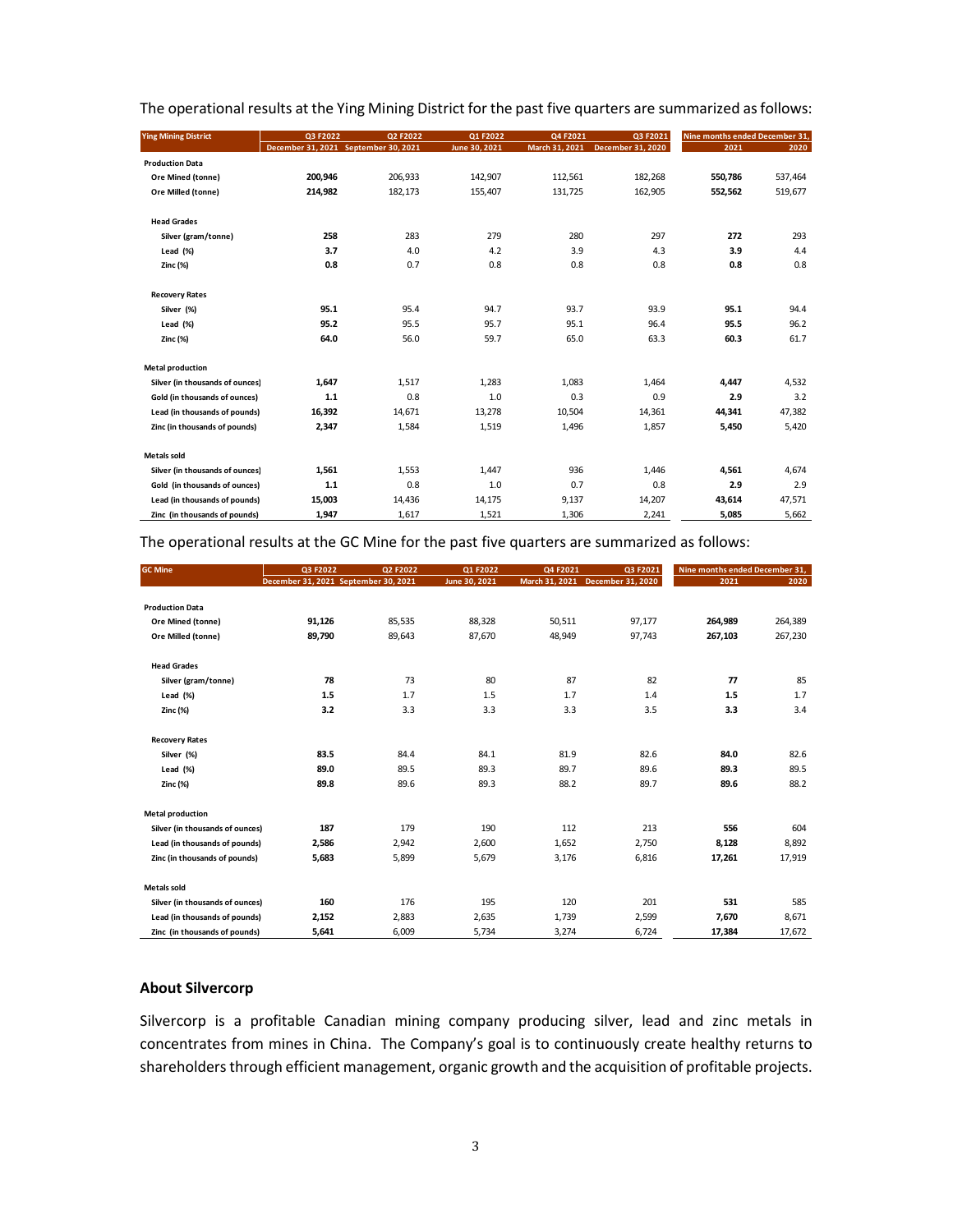Silvercorp balances profitability, social and environmental relationships, employees' wellbeing, and sustainable development. For more information, please visit our website a[t www.silvercorp.ca.](http://www.silvercorp.ca/)

#### **For further information**

Silvercorp Metals Inc. Lon Shaver Vice President Phone: (604) 669-9397 Toll Free 1(888) 224-1881 Email: investor@silvercorp.ca Website: www.silvercorp.ca

#### *CAUTIONARY DISCLAIMER - FORWARD-LOOKING STATEMENTS*

*Certain of the statements and information in this news release constitute "forward-looking statements" within the meaning of the United States Private Securities Litigation Reform Act of 1995 and "forward-looking information" within the meaning of applicable Canadian provincial securities laws (collectively, "forward-looking statements"). Any statements or information that express or involve discussions with respect to predictions, expectations, beliefs, plans, projections, objectives, assumptions or future events or performance (often, but not always, using words or phrases such as "expects", "is expected", "anticipates", "believes", "plans", "projects", "estimates", "assumes", "intends", "strategies", "targets", "goals", "forecasts", "objectives", "budgets", "schedules", "potential" or variations thereof or stating that certain actions, events or results "may", "could", "would", "might" or "will" be taken, occur or be achieved, or the negative of any of these terms and similar expressions) are not statements of historical fact and may be forwardlooking statements. Forward-looking statements relate to, among other things: the price of silver and other metals; the accuracy of mineral resource and mineral reserve estimates at the Company's material properties; the sufficiency of the Company's capital to finance the Company's operations; estimates of the Company's revenues and capital expenditures; estimated production from the Company's mines in the Ying Mining District and the GC Mine; timing of receipt of permits and regulatory approvals; availability of funds from production to finance the Company's operations; and access to and availability of funding for future construction, use of proceeds from any financing and development of the Company's properties.*

Forward-looking statements are subject to a variety of known and unknown risks, uncertainties and other factors that *could cause actual events or results to differ from those reflected in the forward-looking statements, including, without*  limitation, risks relating to: social and economic impacts of COVID-19; fluctuating commodity prices; calculation of resources, reserves and mineralization and precious and base metal recovery; interpretations and assumptions of *mineral resource and mineral reserve estimates; exploration and development programs; feasibility and engineering reports; permits and licences; title to properties; property interests; joint venture partners; acquisition of commercially mineable mineral rights; financing; recent market events and conditions; economic factors affecting the Company; timing, estimated amount, capital and operating expenditures and economic returns of future production; integration of future acquisitions into the Company's existing operations; competition; operations and political conditions; regulatory environment in China and Canada; environmental risks; legislative and regulatory initiatives addressing global climate change or other environmental concerns; foreign exchange rate fluctuations; insurance; risks and hazards of mining operations; key personnel; conflicts of interest; dependence on management; internal control over financial reporting; and bringing actions and enforcing judgments under U.S. securities laws.*

*This list is not exhaustive of the factors that may affect any of the Company's forward-looking statements. Forwardlooking statements are statements about the future and are inherently uncertain, and actual achievements of the Company or other future events or conditions may differ materially from those reflected in the forward-looking statements due to a variety of risks, uncertainties and other factors, including, without limitation, those referred to in the Company's Annual Information Form under the heading "Risk Factors". Although the Company has attempted to identify important factors that could cause actual results to differ materially, there may be other factors that cause results not to be as anticipated, estimated, described or intended. Accordingly, readers should not place undue reliance on forward-looking statements.* 

*The Company's forward-looking statements are based on the assumptions, beliefs, expectations and opinions of management as of the date of this news release, and other than as required by applicable securities laws, the Company does not assume any obligation to update forward-looking statements if circumstances or management's assumptions,*